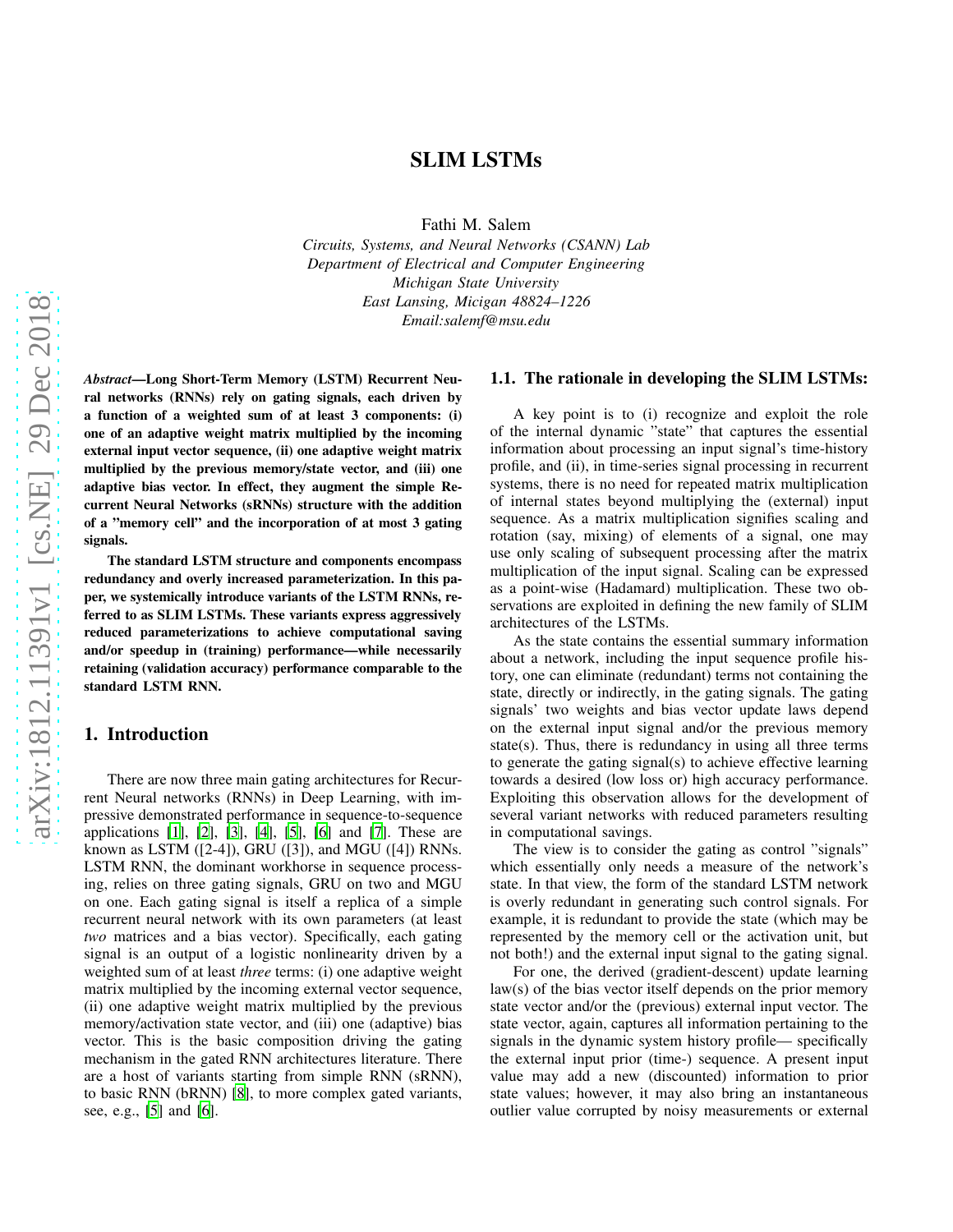noise. On that basis, we assert forms that eliminate the instantaneous input sample from (all) gating signals. The intent is to strife to retain the accuracy performance of a gated RNN while aggressively reducing the number of (adaptive) parameters to various degrees. Such parameter reduced architectures would speedup execution in training and inference modes and may be more suitable for limited embedded or mobile computing platforms.

From a recurrent dynamic systems view, the qualitative performance is expected to be retained. However, the quantitative performance would of course vary to various degrees as the number of parameters is reduced to various different levels.

This paper collectively presents the network families for SLIM LSTM RNNs and shows the interconnections among them. Let us denote the dimension of the input vector (sequence) to be  $m$ , and dimension of the hidden unit, and similarly the state (or memory) vector to be  $n$ . We now introduce and overview some of the new gating variants as follows:

Variant1: from all gating signals, remove the external signals and associated weight matrix. This amounts to reducing the parameters, per gate, by  $n \times m$ . Alternatively, the existing parameters, per gate, are  $n^2 + n$ .

Variant2: from all gating signals, remove the external signals and their associated weight matrix, and remove the bias vector. This amounts to reducing the parameters, per gate, by  $n \times m + n = n(m + 1)$ . Alternatively, the existing parameters, per gate, are  $n^2$ .

Variant3: from all gating signals, remove the external signals and their associated weight matrix, and remove the previous memory/state and their associated weight matrix. This leaves only the bias vector. This amounts to reducing the parameters, per gate, by  $n \times m + n \times n = n(n+m)$ . Alternatively, the existing parameters, per gate, are n.

The removal of any such parameters eliminates the adaptive computational effort for estimating them, and the need to store them or any intermediate steps in the adaptive process. To appreciate this reduction, the breakthrough application in language translation [1] uses 4 to 8 cascaded LSTM RNNs. This translates to the requirement of less memory and less CPU/GPU resources which would lead to faster training and learning, and potentially allow for even more scaled systems.

Variant4: Same as Variant 2; however, matrix multiplication is replaced by point-wise (Hadamrd) mulitplication for the previous hidden state vector. This further reduces the parameters, per gate, to  $n \times m + n + (n^2 - n) = n \times m + n^2$ . Alternatively, the existing parameters, per gate, are n.

Variant5: Same as Variant 1; however, matrix multiplication is replaced by point-wise (Hadamrd) mulitplication for the previous hidden state vector. This reduces the parameters, per gate, to  $n \times m + (n^2 - n) = n \times m + n^2 - n$ . Alternatively, the existing parameters, per gate, are 2n.

More variants will be described in the following sections. We will describe a diverse set of variant networks with the intended goal of providing a host of choices, balancing parameter-reduction and quantitative performance in (validation-testing) accuracy. We have already demonstrated the quantitative performances of these new network variants in recent publications ([\[9](#page-6-7)[–14\]](#page-6-8))— albeit for initial datasets. Here, we describe the insight and reasoning into the reduced networks' developments in a comprehesive way [\[15\]](#page-6-9). We indicate how those network variants link the simple RNN in graded complexity all the way to the full *standard* LSTM network.

## 2. Background: The Simple and LSTM RNNs

The so-called simple RNN has a recurrent hidden state as in

<span id="page-1-0"></span>
$$
h_t = g(Wx_t + Uh_{t-1} + b)
$$
 (1)

where  $x_t$  is the (external) m−dimensional input vector at time t,  $h_t$  the n−dimensional hidden state, q is the (pointwise) activation function, such as the logistic function, the hyperbolic tangent function, or the rectified Linear Unit (ReLU) [\[2,](#page-6-0) [5\]](#page-6-3), and  $W$ ,  $U$  and  $b$  are the appropriately sized parameters (namely, two weights and a bias). Specifically, in this case, W is an  $n \times m$  matrix, U is an  $n \times n$  matrix, and b is an  $n \times 1$  matrix (or vector).

Bengio et al. [\[7\]](#page-6-5) showed that it is difficult to capture long-term dependencies using such simple RNN because the (stochastic) gradients tend to either vanish or explode with long sequences. The Long Short-Term Memory (LSTM) RNN [\[3,](#page-6-1) [4\]](#page-6-2) has been the first network proposed to mitigate the vanishing or exploding gradient problems.

### 2.1. The Long Short-Term Memory (LSTM) RNN

The LSTM RNN architecture introduces the "memory cell" to augment the simple RNN architecture of equation [\(1\)](#page-1-0). Further, it introduces the gating (control) signals to basically incorporate the previous memory value to the new computaions. Let the simple RNN computation produce its contribution to an intermediate variable, say  $\tilde{c}_t$ , and add it in a weighted-sum (element-wise) to the previous value of the internal memory state, say  $c_{t-1}$ , to produce the current value of the memory cell (state)  $c_t$ . These operations are expressed as the following set of discrete dynamic equations:

<span id="page-1-2"></span><span id="page-1-1"></span>
$$
\tilde{c}_t = g(W_c x_t + U_c h_{t-1} + b_c) \tag{2}
$$

$$
c_t = f_t \odot c_{t-1} + i_t \odot \tilde{c}_t \tag{3}
$$

<span id="page-1-3"></span>
$$
h_t = o_t \odot g(c_t) \tag{4}
$$

The weighted sum is implemented in Eqn [\(3\)](#page-1-1) as elementwise (Hadamard) multiplication denoted by ⊙ to gating (control) signals  $i_t$  and  $f_t$ , respectvely. The gating signals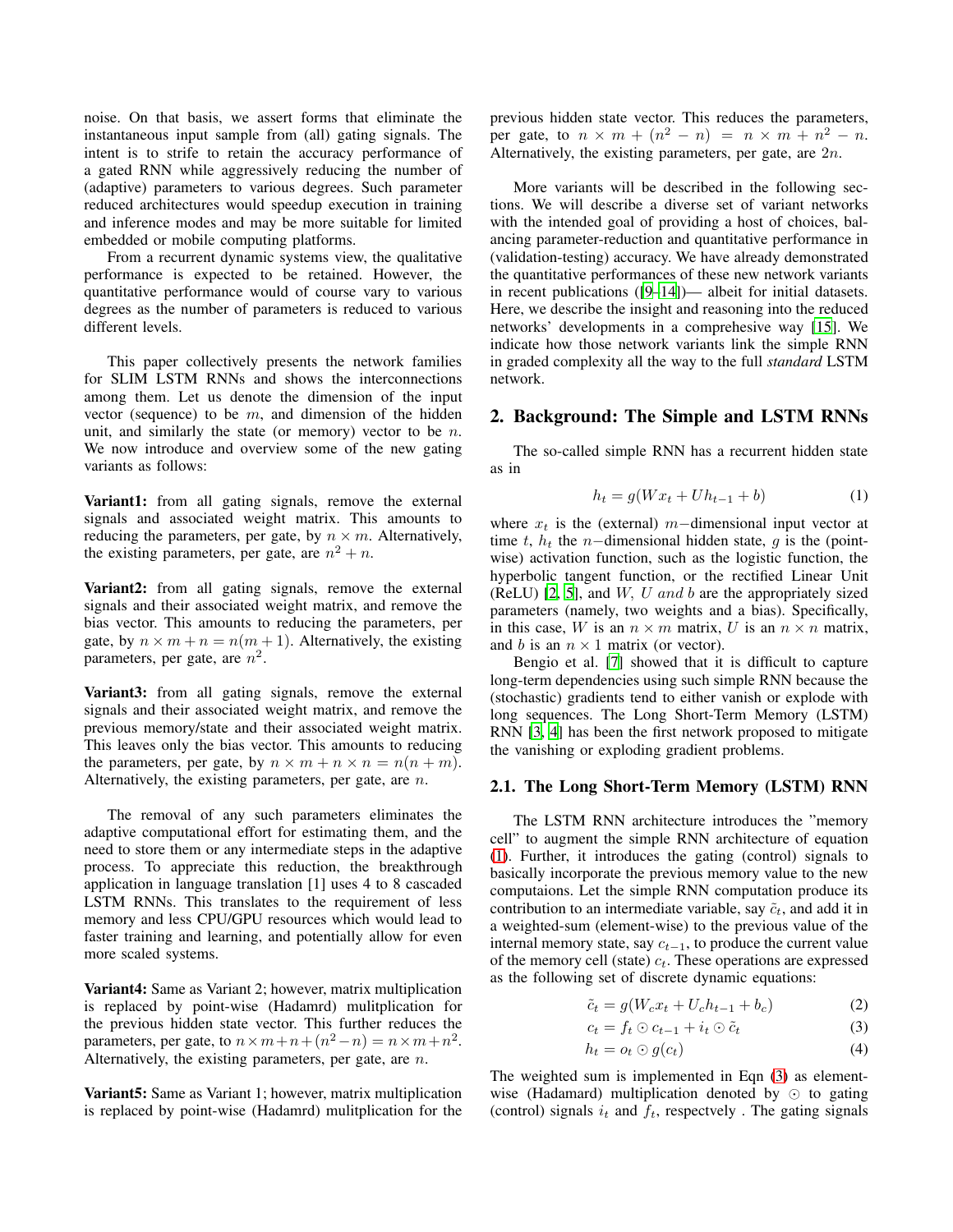$i_t$ ,  $f_t$  and  $o_t$  denote, respectively, the *input*, *forget*, and *output* gating signals at (discrete) time or step t [\[4](#page-6-2), [6\]](#page-6-4). In Eqns [\(2\)](#page-1-2) and [\(4\)](#page-1-3), the activation nonlinearity  $\overline{g}$  is typically the hyperbolic tangent function, however other forms are possible, e.g., the logistic function or the rectified Linear Unit (reLU).

These control gating signals are in fact replica of the basic equation [\(1\)](#page-1-0), with their own replica parameters and simply replacing  $q$  by the logistic function. The logistic function limits the gating signals to within 0 and 1. The specific mathematical form of the gating signals are thus expressed as the vector equations:

$$
i_t = \sigma(W_i x_t + U_i h_{t-1} + b_i)
$$
\n<sup>(5)</sup>

$$
f_t = \sigma(W_f x_t + U_f h_{t-1} + b_f)
$$
 (6)

$$
o_t = \sigma(W_o x_t + U_o h_{t-1} + b_o)
$$
\n<sup>(7)</sup>

where  $\sigma$  is the logistic nonlinearity and the parameters for each gate consist of two matrices and a bias vector. Thus, the total number of parameters (represented as matrices and bias vectors) for the 3 gates and the memory cell structure are, respectively,  $W_i$ ,  $U_i$ ,  $b_i$ ,  $W_f$ ,  $U_f$ ,  $b_f$ ,  $W_o$ ,  $U_o$ ,  $b_o$ ,  $W_c$ ,  $U_c$ and  $b<sub>c</sub>$ . These parameters are all updated at each training step (or mini-batch) and stored. It is immediately noted that the number of parameters in the LSTM model is increased 4-folds from the simple RNN model in Eqn [\(1\)](#page-1-0). Assume that the cell state  $c_t$  is *n*-dimensional. (Note that the activation and all the gates have the same dimensions). Assume also that the input signal is  $m$ -dimensional. Then, the total parameters in the LSTM RNN is equal to  $4 \times (n^2 + nm + n)$ .

## 3. SLIM LSTMs: reduction within gates

The gating signals in Gated RNNs enlist all of (i) the previous hidden unit or state, (ii) the present input signal, and (iii) a bias, in order to enable the Gated RNN to essentially learn sequence-2-sequence mappings. The dominant adaptive algorithms used in training are varieties of backpropagation through time (BPTT) stochastic gradient descen. The gates, each, simply replicates a simple RNN. All parameters in this LSTM sturuture are updated using the BPTT stochastic gradient descent to minimize a loss function [\[3](#page-6-1), [6](#page-6-4)]. The concept of state, which in essence summarizes the information of the Gated RNN up to the present (or previous) time step, contains the information about the profile of the input sequence. Moreover, the parameter update also includes information pertaining to the state (and co-state) of the overall network structure [\[8](#page-6-6), [15](#page-6-9)].

For tractable and modular realizations, we consider applying the modifications to all gating signals uniformaly. Thus we can consider only the modifications to one of the gating signals, say the i-th gating signal, and replicate the modifications in all other gating signals.

A gating signal is driven by 3 components, resulting in 8 possible variations— including the trivial one when all three components are absent. without the external input signal, there 3 non-trivial variants per gate. For efficiency, we consider the 3 variants without the external input sequence as the input sequence over its time/sample horizon is contained in the "state."

#### 3.1. Variant 1: The LSTM<sub>1</sub> RNN

In this variant, each signal gate is computed using the previous hidden state and the bias, thus reducing the total number of parameters from the 3 gate signals, in comparison to the LSTM RNN, by  $3 \times nm$ .

$$
i_t = \sigma(U_i h_{t-1} + b_i) \tag{8}
$$

$$
f_t = \sigma(U_f h_{t-1} + b_f) \tag{9}
$$

$$
o_t = \sigma(U_o h_{t-1} + b_o) \tag{10}
$$

### 3.2. Variant 2: The LSTM 2 RNN

In this variant, each signal gate is computed using only the previous hidden state, thus reducing the total number of parameters from the 3 gate signals, in comparison to the LSTM RNN, by  $3 \times (nm + n)$ .

$$
i_t = \sigma(U_i h_{t-1}) \tag{11}
$$

$$
f_t = \sigma(U_f h_{t-1}) \tag{12}
$$

$$
o_t = \sigma(U_o h_{t-1}) \tag{13}
$$

### 3.3. Variant 3: The LSTM 3 RNN

In this variant, each gate is computed using only the bias, thus reducing the total number of parameters in the 3 gate signals, in comparison to the LSTM RNN, by  $3 \times (nm + n^2)$ .

$$
i_t = \sigma(b_i) \tag{14}
$$

$$
f_t = \sigma(b_f) \tag{15}
$$

$$
o_t = \sigma(b_o) \tag{16}
$$

In order to reduce the parameters even further, one replaces the standard multiplications by point-wise multiplications. In the case of the hidden units, the matrices  $U_*$ are reduced into (column) vectors of the same dimension as the hidden units (i.e.,  $n$ ). We denote these corresponding vectors by  $u_*$  as delineated next.

### 3.4. Variant 4: The LSTM 4 RNN

In this variant, each gate is computed using only the previous hidden state but with point-wise multiplication. Thus one reduces the total number of parameters, in comparison to the LSTM RNN, by  $3 \times (nm + n^2)$ .

$$
i_t = \sigma(u_i \odot h_{t-1}) \tag{17}
$$

$$
f_t = \sigma(u_f \odot h_{t-1}) \tag{18}
$$

$$
o_t = \sigma(u_o \odot h_{t-1}) \tag{19}
$$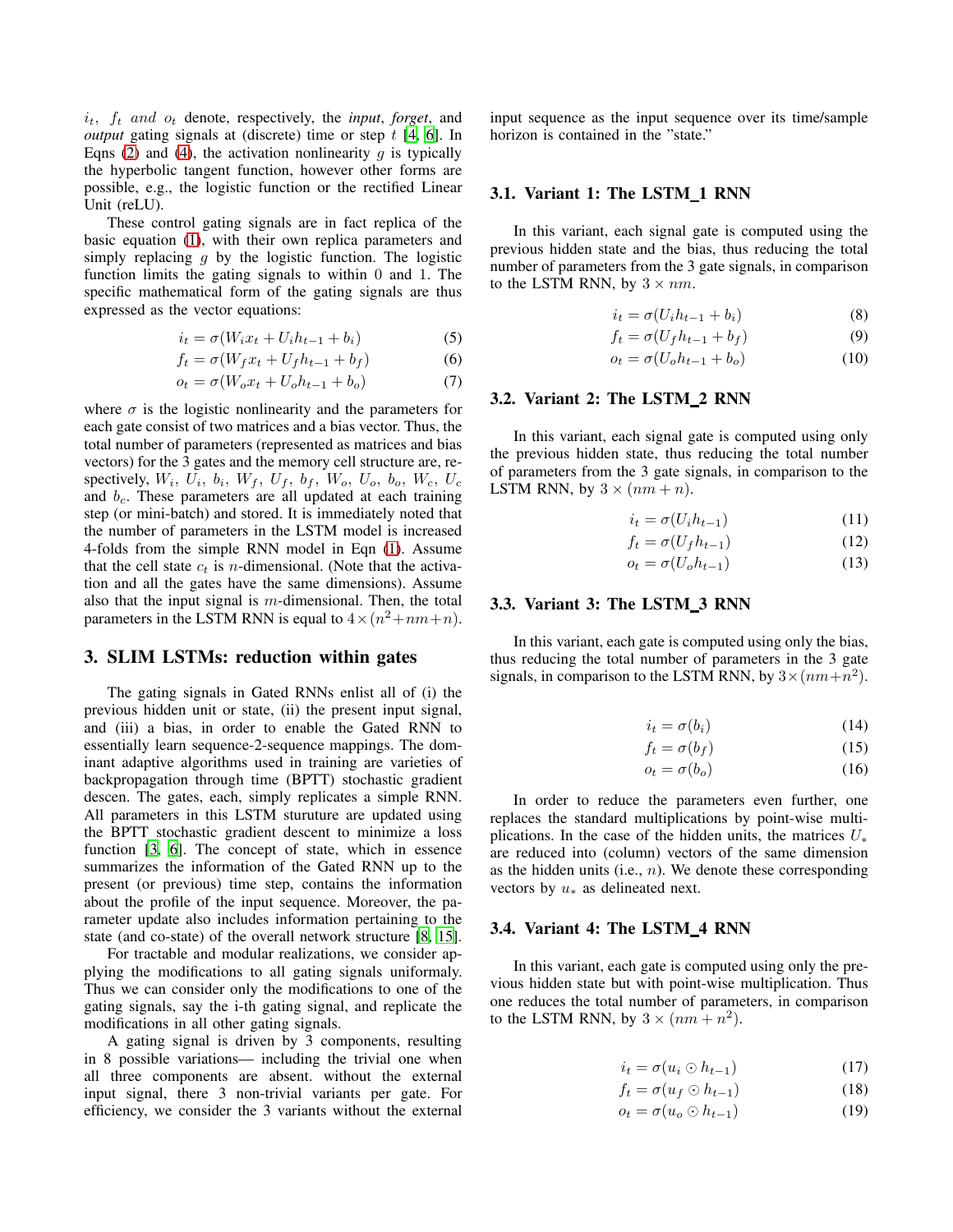3.4.1. Variant 4i: The LSTM 4i RNN. In this variant, only the (so-called) input (or update) gate is computed, thus further reducing the total number of parameters.

$$
i_t = \sigma(u_i \odot h_{t-1}) \tag{20}
$$

$$
f_t = \alpha, \qquad 0 \le |\alpha| \le 1 \tag{21}
$$

$$
o_t = 1\tag{22}
$$

 $\alpha$  is typically a constant between between 0.5 and 0.99 in order to stabilize the (gated) RNN— in a Bounded Input Bounded Output (BIBO) sense [\[8](#page-6-6)]. This model reduces to the more compact form:

$$
c_t = \alpha \ c_{t-1} + i_t \odot g(W_c x_t + U_c h_{t-1} + b_c)
$$
 (23)

$$
h_t = g(c_t) \tag{24}
$$

where  $c_t$  is clearly the only state of the network, and the activation,  $h_t$  is a (nonlinear) function of the state. This is in contrast to some claims in the literature that consider both  $c_t$  and  $h_t$ , togther, as states of the network!

3.4.2. Variant 4ib: The LSTM\_4ib RNN. Motivated by the bRNN model in [\[8](#page-6-6)], we can remove the nonlinearity in eqn [\[23\]](#page-3-0), and thus use the "equivalent" dynamic architecture with a single activation function  $g(.)$ , namely,

$$
c_t = \alpha \ c_{t-1} + i_t \odot (W_c x_t + U_c h_{t-1} + b_c) \tag{25}
$$

$$
h_t = g(c_t) \tag{26}
$$

## 3.5. Variant 5: The LSTM 5 RNN

In this variant, each gate is computed using only bias plus the previous hidden state with point-wise multiplication as follows.

$$
i_t = \sigma(u_i \odot h_{t-1} + b_i) \tag{27}
$$

$$
f_t = \sigma(u_f \odot h_{t-1} + b_f) \tag{28}
$$

$$
o_t = \sigma(u_o \odot h_{t-1} + b_o) \tag{29}
$$

Analogous to the previous subsection, we reduce the gating signals further.

3.5.1. Variant 5i: The LSTM\_5i RNN. In this variant, only the input gate is used. The other gates are set to constants as follows:

$$
i_t = \sigma(u_i \odot h_{t-1} + b_i) \tag{30}
$$

$$
f_t = \alpha, \qquad 0 \le |\alpha| \le 1 \tag{31}
$$

$$
o_t = 1 \tag{32}
$$

 $\alpha$  has absolute value less than or equal to 1 for bounded input bounded output (BIBO) stability, but typically is set as a (hyperparameter) constant between 0.5 and 0.99. This model reduces to the more compact form:

$$
c_t = \alpha \ c_{t-1} + i_t \odot g(W_c x_t + U_c h_{t-1} + b_c) \tag{33}
$$

$$
h_t = g(c_t) \tag{34}
$$

3.5.2. Variant 5ib: The LSTM 5ib RNN. Again, motivated by the basic RNN (bRNN) model in [\[8](#page-6-6)], we can remove the nonlinearity in eqn [\[33\]](#page-3-1), and thus use the "equivalent" dynamic architecture with a single activation function  $g(.)$ , namely,

$$
c_t = \alpha \ c_{t-1} + i_t \odot (W_c x_t + U_c h_{t-1} + b_c) \tag{35}
$$

$$
h_t = g(c_t) \tag{36}
$$

### <span id="page-3-0"></span>3.6. Variant 6: The LSTM 6 RNN

In this variant, each gate is computed using only constants.

$$
i_t = 1 \tag{37}
$$

$$
f_t = \alpha, \qquad 0 \le |\alpha| \le 1 \tag{38}
$$

$$
o_t = 1 \tag{39}
$$

In Variant 6, the overall system equations can compactly be expressed as

$$
c_t = \alpha \ c_{t-1} + g(W_c x_t + U_c h_{t-1} + b_c)
$$
 (40)

$$
h_t = g(c_t) \tag{41}
$$

3.6.1. Variant 6b: The LSTM\_6b RNN. Again, motivated by the basic RNN (bRNN) network in [\[8](#page-6-6)], we can remove the nonlinearity in eqn [\[42\]](#page-3-2), and thus use the "equivalent" dynamic architecture with a single activation function  $g(.)$ , namely,

<span id="page-3-2"></span>
$$
c_t = \alpha \ c_{t-1} + (W_c x_t + U_c h_{t-1} + b_c) \tag{42}
$$

$$
h_t = g(c_t) \tag{43}
$$

This network is in effect the bRNN model reported in [\[8](#page-6-6)] with the input vector advanced by one sample.

# 4. SLIM LSTMs: reduction in gates and the memory cell input block

We next apply the reduction to the body of the simple RNN (sRNN) network as the input block within the standard LSTM equations, namely:

<span id="page-3-3"></span>
$$
\tilde{c}_t = g(W_c x_t + U_c h_{t-1} + b_c)
$$
\n(44)

<span id="page-3-1"></span>It is observed that the external input signal has its entry point to the the LSTM for processing. Its "mixing" matrix, i.e.,  $W_c$ , is needed for full transformation (scaling and rotation) of the external signal  $x_t$ , the bias parameter  $b_c$ would likley be needed in case the external signal does not have zero mean. However, the  $n \times n$ -matrix  $U_c$  may be replaced by an  $n - d$ -vector to retain scaling (point-wise)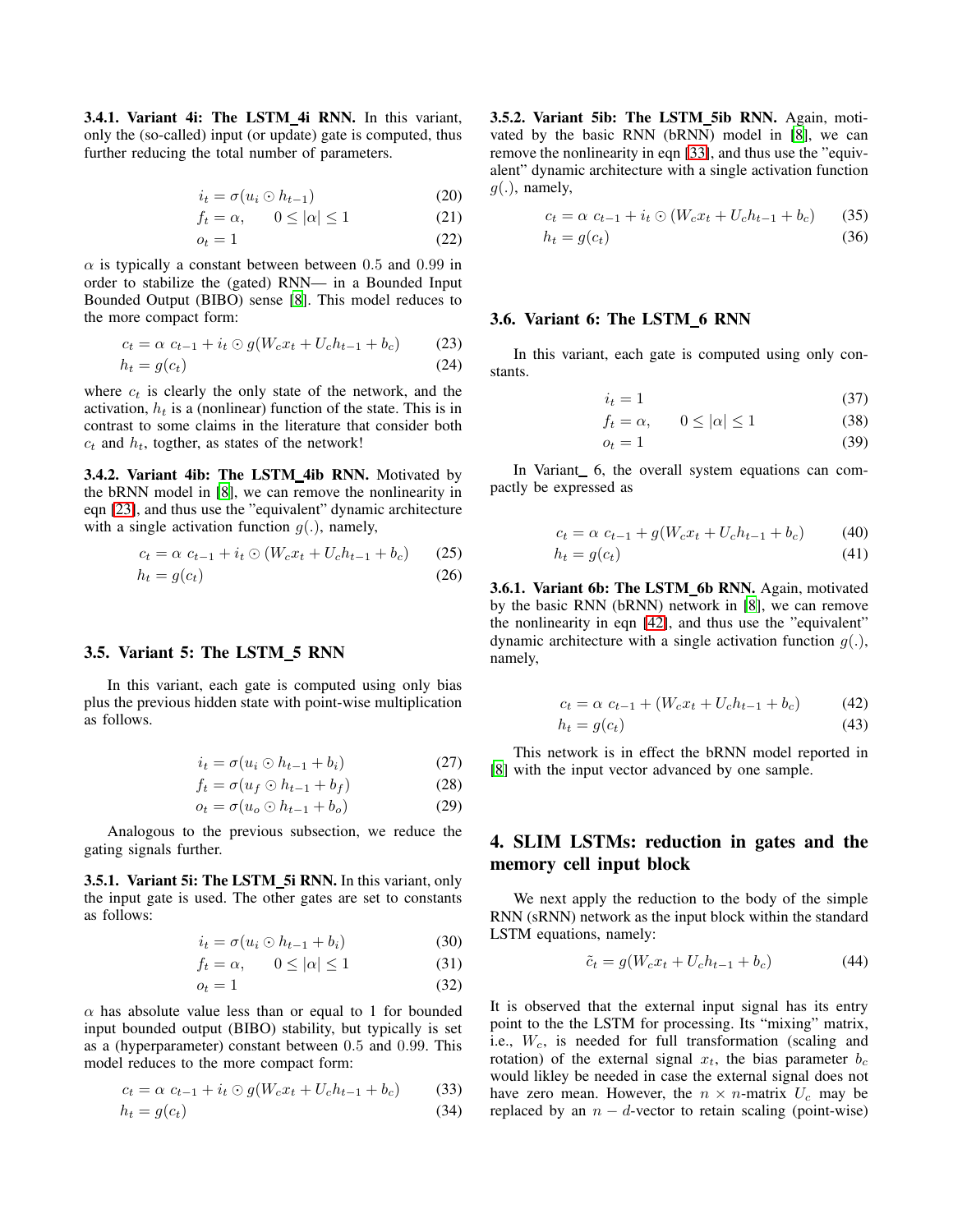but not rotation. The main observation is that in propagation over the time horizon, each instant of the vector  $\tilde{c}_t$  will be a function of a weighted sum of all components of the external input signal. Thus all "state-vector" components will be "mixed" naturally due the mixing of the external input signal. Thus, one can reduce the parameterization from  $n^2$  to n, and consequently reducing all associated update computation and storage for  $n^2 - n$  parameters. For this one matrix, the reduction is  $100(1 - \frac{1}{n})\%$ . For n-d LSTM, this becomes 99% reduction!

The new variants are focusing on the "memory cell input block" of Eqn [\(44\)](#page-3-3). One leaves the multiplication in the first term that contains the input sequence unchanged, in order to provide mixing multiplication to the incoming input sequence. Here, one only alters the term involving the activation unit  $h_{t-1}$  into the g function. The multiplication here can be made point-wise (Hadamard) multiplication which provides scaling but no rotation. The rationale is that the "state" (namely, the memory cell  $c_t$ , and consequently the activation  $h_t$ ), over the sequence horizon, integrates mixtures of the components of the input sequence, and therefore, there is apparent redundancy in further rotations the states. Thus, it is a candidate for point-wise (scaling only) Hadamard multiplication in order to reduce parameterization (while preserving potential performance).

The actions here can generate additional possibilities when counting the possiblities of the presence and absence of each term in comparison to the baseline original LSTM form. The "memory cell input block" equation can generate a total of  $2^2 = 4$  variants including the baseline, or 3 new variants. We choose two Cell variants below as follows:

### 4.1. Variant Cell 1

Here, one replaces the original  $n \times n$ -matrix  $U_c$  by the  $n - d$ -vector  $u_c$ , and applies point-wise (Hadamard) multiplication to the previous hidden activation  $h_{t-1}$ . The bias parameter is also present; note that, in the paper, the bias parameter is present in odd-numbered variants.

$$
\tilde{c}_t = g(W_c x_t + u_c \odot h_{t-1} + b_c) \tag{45}
$$

$$
c_t = f_t \odot c_{t-1} + i_t \odot \tilde{c}_t \tag{46}
$$

$$
h_t = o_t \odot g(c_t) \tag{47}
$$

### 4.2. Variant Cell 2

Here, one replaces the original  $n \times n$ -matrix  $U_c$  by the  $n - d$ -vector  $u_c$ , and applies point-wise (Hadamard) multiplication to the previous hidden activation  $h_{t-1}$ . The bias parameter is removed; note that, in his paper, the bias parameter is removed in even-numbered variants.

$$
\tilde{c}_t = g(W_c x_t + u_c \odot h_{t-1}) \tag{48}
$$

$$
c_t = f_t \odot c_{t-1} + i_t \odot \tilde{c}_t \tag{49}
$$

$$
h_t = o_t \odot g(c_t) \tag{50}
$$

It is noted that one may consider these variants in combination (or linked) with the variations introduced on the gating signals to obtain the total possible diverse variations. As an example, we introduce the following reduced variations involving a combination of gating signals and "memory cell" input block reduced paramerization. In the listed variations below, we retain the same variation numbering as before preceeded by the letter  $C$  to signify that these variants are alterations including the "memory cell" input block.

## 4.3. Variant C3: The LSTM C3 RNN

In this variant, each signal gate is computed using the previous hidden state and the bias, thus reducing the total number of parameters from the 3 gate signals, in comparison to the LSTM RNN, by  $3 \times nm$ .

$$
i_t = \sigma(b_i) \tag{51}
$$

$$
f_t = \sigma(b_f) \tag{52}
$$

$$
o_t = \sigma(b_o) \tag{53}
$$

with the "memory cell" reduced form

$$
\tilde{c}_t = g(W_c x_t + u_c \odot h_{t-1} + b_c) \tag{54}
$$

$$
c_t = f_t \odot c_{t-1} + i_t \odot \tilde{c}_t \tag{55}
$$

$$
h_t = o_t \odot g(c_t) \tag{56}
$$

### 4.4. Variant C4: The LSTM\_C4 RNN

In this variant, each signal gate is computed using the previous hidden state and the bias, thus reducing the total number of parameters from the 3 gate signals, in comparison to the LSTM RNN, by  $3 \times nm$ .

$$
i_t = \sigma(u_i \odot h_{t-1}) \tag{57}
$$

$$
f_t = \sigma(u_f \odot h_{t-1}) \tag{58}
$$

$$
o_t = \sigma(u_o \odot h_{t-1}) \tag{59}
$$

with the "memory cell" reduced form

$$
\tilde{c}_t = g(W_c x_t + u_c \odot h_{t-1} + b_c) \tag{60}
$$

$$
c_t = f_t \odot c_{t-1} + i_t \odot \tilde{c}_t \tag{61}
$$

$$
h_t = o_t \odot g(c_t) \tag{62}
$$

4.4.1. Variant C4i: The LSTM\_C4i RNN. In this variant, only the (so-called) input (or update) gate is computed, thus reducing the total number of parameters.

$$
i_t = \sigma(u_i \odot h_{t-1}) \tag{63}
$$

$$
f_t = \alpha, \qquad 0 \le |\alpha| \le 1 \tag{64}
$$

$$
o_t = 1 \tag{65}
$$

 $\alpha$  is typically a constant between between 0.5 and 0.99 to stabilize the (gated) RNN. This model reduces to the more compact form:

$$
c_t = \alpha \ c_{t-1} + i_t \odot g(W_c x_t + u_c \odot h_{t-1} + b_c) \tag{66}
$$

$$
h_t = g(c_t) \tag{67}
$$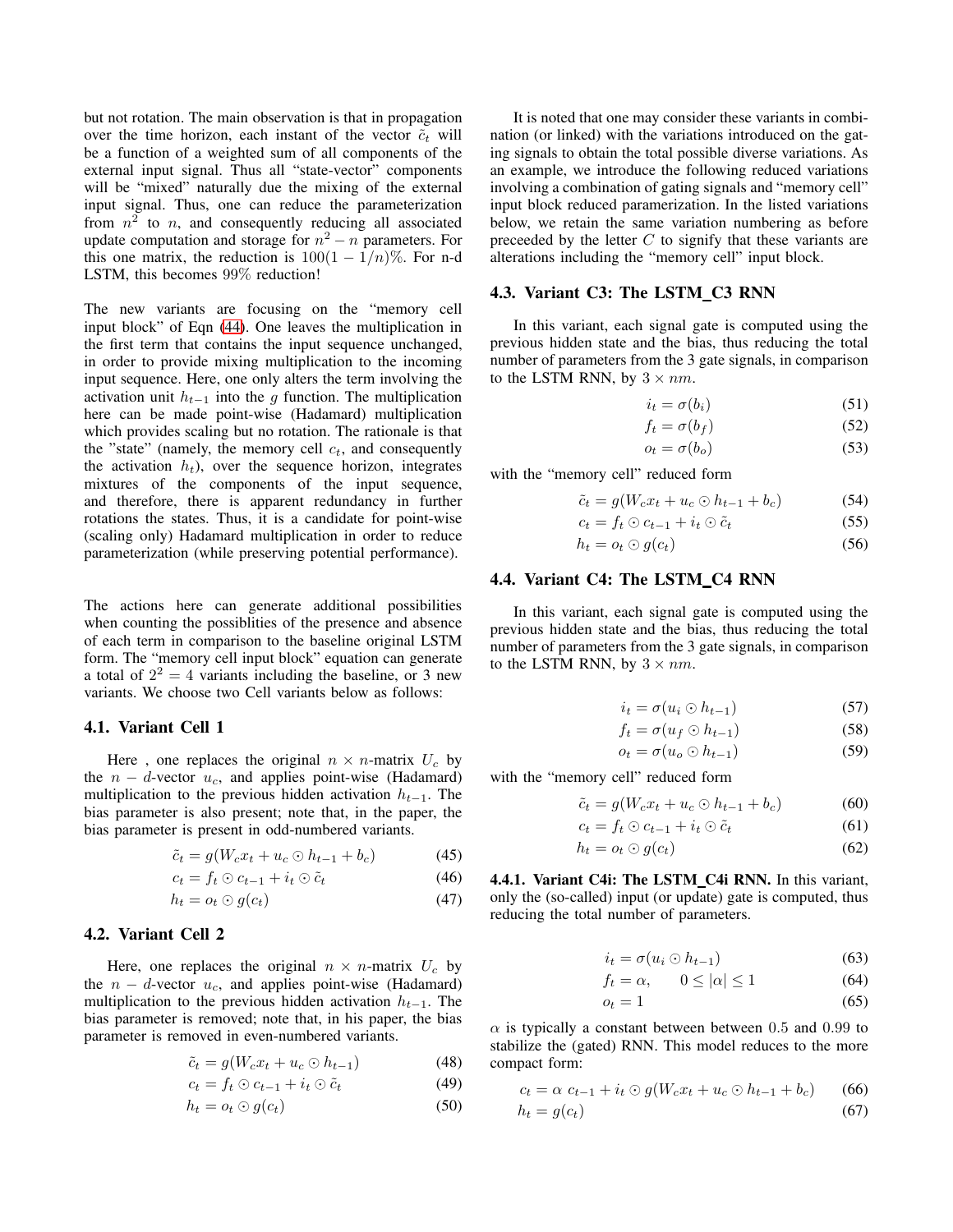4.4.2. Variant C4ib: The LSTM\_C4ib RNN. Motivated by the bRNN model in [\[8](#page-6-6)], we can remove the nonlinearity in eqn [\[23\]](#page-3-0), and thus use the "equivalent" dynamic architecture with a single activation function  $g(.)$ , namely,

$$
c_t = \alpha \ c_{t-1} + i_t \odot (W_c x_t + u_c \odot h_{t-1} + b_c)
$$
 (68)

$$
h_t = g(c_t) \tag{69}
$$

## 4.5. Variant C5: The LSTM\_C5 RNN

In this variant, each gate is computed using only bias plus the previous hidden state with point-wise multiplication as follows.

$$
i_t = \sigma(u_i \odot h_{t-1} + b_i) \tag{70}
$$

$$
f_t = \sigma(u_f \odot h_{t-1} + b_f) \tag{71}
$$

$$
o_t = \sigma(u_o \odot h_{t-1} + b_o) \tag{72}
$$

with the "memory cell" reduced form

$$
\tilde{c}_t = g(W_c x_t + u_c \odot h_{t-1} + b_c) \tag{73}
$$

$$
c_t = f_t \odot c_{t-1} + i_t \odot \tilde{c}_t \tag{74}
$$

$$
h_t = o_t \odot g(c_t) \tag{75}
$$

Now, we reduce the gating signals.

4.5.1. Variant C5i: The LSTM\_C5i RNN. In this variant, only the input gate is used. The other gates at set to constants. each gate is computed using only the bias.

$$
i_t = \sigma(u_i \odot h_{t-1} + b_i) \tag{76}
$$

$$
f_t = \alpha, \qquad 0 \le |\alpha| \le 1 \tag{77}
$$

$$
o_t = 1\tag{78}
$$

 $\alpha$ ,  $|\alpha| \leq 1$ , which is typically a constant between 0.5 and 0.96 to stablize the (gated) RNN. This model reduces to the more compact form: 56

$$
c_t = \alpha \ c_{t-1} + i_t \odot g(W_c x_t + u_c \odot h_{t-1} + b_c)
$$
 (79)

$$
h_t = g(c_t) \tag{80}
$$

4.5.2. Variant C5ib: The LSTM\_C5ib RNN. Again, motivated by the basic RNN (bRNN) model in [\[8](#page-6-6)], we can remove the nonlinearity in eqn [\[33\]](#page-3-1), and thus use the "equivalent" dynamic architecture with a single activation function  $g(.)$ , namely,

$$
c_t = \alpha \ c_{t-1} + i_t \odot (W_c x_t + u_c \odot h_{t-1} + b_c)
$$
 (81)

$$
h_t = g(c_t) \tag{82}
$$

### 4.6. Variant C6: The LSTM C6 RNN

In this variant, each gate is computed using only constants.

$$
i_t = 1 \tag{83}
$$

$$
f_t = \alpha, \qquad 0 \le |\alpha| \le 1 \tag{84}
$$

$$
o_t = 1 \tag{85}
$$

In Variant C6, the overall system equations can compactly be expressed as

$$
c_t = \alpha \ c_{t-1} + g(W_c x_t + u_c \odot h_{t-1} + b_c)
$$
 (86)

$$
h_t = g(c_t) \tag{87}
$$

4.6.1. Variant C6b: The LSTM\_C5ib RNN. Again, motivated by the basic RNN (bRNN) model in [\[8](#page-6-6)], we can remove the nonlinearity in eqn [\[33\]](#page-3-1), and thus use the "equivalent" dynamic architecture with a single activation function  $q(.)$ , namely,

$$
c_t = \alpha \ c_{t-1} + (W_c x_t + u_c \odot h_{t-1} + b_c) \tag{88}
$$

$$
h_t = g(c_t) \tag{89}
$$

As before,  $\alpha$  is a (hyper-parameter) constant typically between between 0.5 and 0.96 for BIBO stability.

# Remarks:

1) Particularly in this last variant, as the parameters have been aggressively reduced, the (state) dimension of the network is a critical hyper-parameter that can be increased in order to increase the capacity of performance of the overall variant network.

2) in this variant, as in all other variants, the weight matrix  $W_c$  may be replaced with a convolution kernel operations or suitable size.

## 5. Concluding Remarks

We have introduced a mosaic of new recurrent architectures that *slim* down the standard LSTM architecture to simpler forms. We have eliminated the redundancy of parameters and in some cases allow for the presence of a single nonlinearity in the memory-cell recurrent network structure. As recurrent neural networks are employed to learn sequence-to-sequence mappings, the question turns to *capacity*, i.e., the existence of a set of parameters in a given architecture (or variant) that enables approximate mappings of finite sequence-to-sequence using the training data— while generalizing on validation/test datasets. In that context, the dimension of the variant would become an important (hyper-) parameter for some SLIM LSTMs that could be used to increase the capacity of improved performance.

Many of these variants have already been validated to produce comparable performance to the standard LSTM RNN in recent publications [\[9](#page-6-7)[–15](#page-6-9)]. The remaining ones are currently being investigated in case studies.